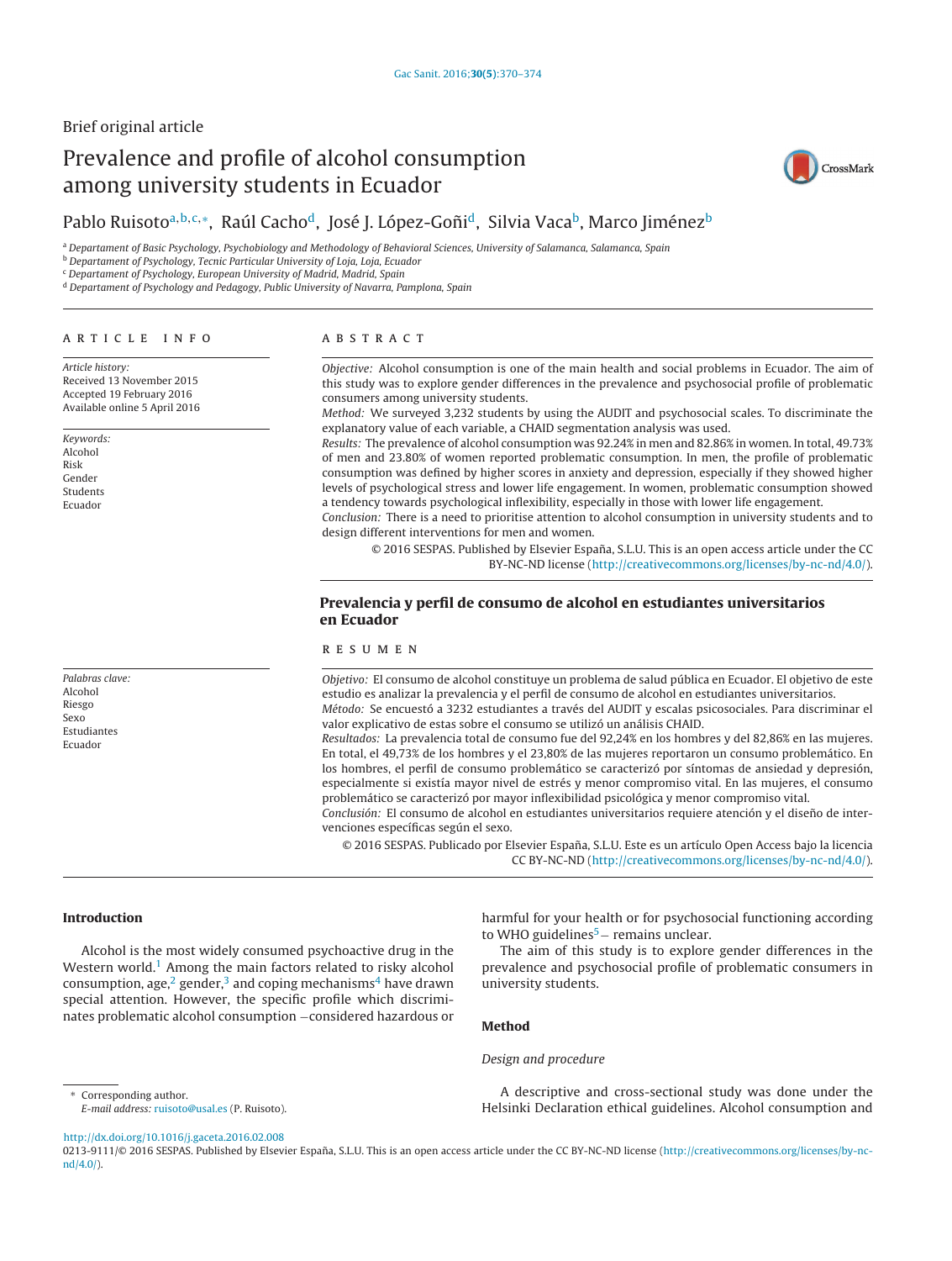psychosocial variables were surveyed online using scales translated and/or adapted from the original versions to Ecuadorian Spanish. Once the participant logged in as a student at the university, a reminder to complete the survey was displayed for one month. A consent form preceded the survey explicitly guarantying anonymity and a brief results report was provided for their records in order to enhance commitment with forthright answers.

#### Participants

The total sample consisted of 5,500 college students enrolled at a university in the south of Ecuador. The final sample was composed by 3,232 students who completed the survey (58.7% of the total enrollment). A total of 1,522 were men (average age of 21.62 + 3.51) and 1,710 women (average age of 20.85 +3.27).

#### Instruments

- Alcohol Use Disorders Identification Test (AUDIT, Self-report version)[.5](#page-4-0) This scale evaluates alcohol consumption. Scores range from 0 to 40. Higher scores indicate higher risk of problematic alcohol consumption.
- Type A Behavior Scale.<sup>[6](#page-4-0)</sup> It measures competitive drive, intense striving for achievement, hostility, aggressiveness, impatience and exaggerated sense of time urgency, associated with cardiovascular disorders and premature death. Scores range from 0 to 10. Higher scores indicate higher tendency towards personality type A.
- $\bullet$  UCLA Loneliness Scale Revised-Short.<sup>[7](#page-4-0)</sup> It evaluates the subiective feeling of loneliness, lack of emotional support or significant relationships compared to the desired one. Scores range from 0 to 9. Higher scores indicate a greater degree of loneliness.
- Avoidance and Action Questionnaire (AAQ-7).<sup>[8](#page-4-0)</sup> It measures psychological flexibility/inflexibility. Scores range from 7 to 49. Higher scores indicate greater psychological inflexibility.
- Life Engagement Test (ELT)t.<sup>[9](#page-4-0)</sup> It measures vital commitment or degree to which the person is engaged in activities that are meaningful to them. Scores range from 6 to 30. Higher scores indicate a greater value guided life (life engagement).
- Perceived Stress Scale (PSS-14).<sup>10</sup> It evaluates the degree to which situations in a person's life are considered stressful, in terms of unpredictability, uncontrollability and overload. Scores range from 0 to 64. A higher score indicates a greater stress level.
- Patient Health Questionnaire of Depression and Anxiety  $(PHQ-4).<sup>11</sup>$  $(PHQ-4).<sup>11</sup>$  $(PHQ-4).<sup>11</sup>$  It assess depression and anxiety associated with functional impairment and disability days. Scores range from 0 to 12. A higher score indicates a greater anxiety and depression level.
- Satisfaction Life Question  $(LSO)$ .<sup>[12](#page-4-0)</sup> "How satisfied are you with your life as a whole nowadays?". Scores range from 0 to 10. A higher score indicates higher satisfaction.

#### Analysis

Participants were divided into three groups based on the AUDIT's cut-offs: non-consumers (AUDIT = 0); non-problematic alcohol consumption (AUDIT  $\leq$ 16); problematic alcohol consumption −hazardous, harmful or dependent consumption− (AUDIT >16). Chi-squared test and ANOVA were conducted with an adjusted significance level of p 0.05 and 0.01.

In order to establish the discriminatory power of each of the scales for non-problematic and problematic consumers, a CHAID (Chi-squared Automatic Interaction Detection) analysis was conducted. This test provides cut-offs for each scale defining the best-fit profile for both groups. All the statistical analysis were made using the statistical package SPSS (vs. 15.0).

#### **Results**

Prevalence of alcohol consumption in men and women

A total of 12.7% (n = 411) students did not consume alcohol, 7.7% among men and  $17.1\%$  among women;  $51.3\%$  (n = 1,657) consumed moderately (non-problematic), 42.5% among men and 59.1% among women; and  $36\%$  (n = 1,164) reported problematic consumption: 27.4% hazardous consumption, 4.7% harmful consumption and 3.9% dependent, based on AUDIT categories. In fact, 49.7% of men and 23.8% of women reported problematic alcohol consumption.

[Table](#page-3-0) 1 shows the distinct profile of psychosocial variables for men and women with no alcohol consumption, non-problematic consumption, and problematic consumption.

#### Profile of problematic alcohol consumption in men

Problematic consumption among men increases as the score in the PHQ-4 increases as well. Among those who scored 0 points in the PHQ-4 (n = 335), problematic consumption was  $37.9\%$  (n = 127) of the subjects. Among those who scored between 1 and 2 points, it was  $50.9\%$  (n = 166). Finally,  $62.4\%$  (n = 464) of those who scored more than 2 points (n = 743) showed problematic consumption.

On the other hand, among those who scored 0 in the PHQ-4, the highest percentage of men with problematic consumption (56.1%;  $n = 46$ ) were the ones with more than 24 points  $(n = 82)$  in the Perceived Stress Scale (PSS). Moreover, among the ones who scored more than 2 points in the PHQ-4  $(n=743)$  and had a lower vital commitment (under 24), the consumption risk was higher (67.2%; n = 268) than among those with higher vital commitment (57.0%;  $n = 196$ ).

#### Profile of problematic alcohol consumption in women

In women ( $n = 1,417$ ), the percentage of problematic consumption increases as the score in psychological inflexibility (AAQ) also increases. Among those with 11 points or less ( $n = 211$ ), problematic consumption is  $15.2%$  (n = 32), while among those with more than 36 points ( $n = 179$ ), problematic consumption is  $47.5\%$  ( $n = 85$ ).

Lower vital commitment (less than 18 points) was associated with a greater proportion of problematic consumption among those who scored in the 20-36 interval in the AAQ,  $52,6\%$  (n=30) of the subjects. Meanwhile, women who scored in the 12-20 interval (AAQ) had a higher percentage of alcohol consumption when the score in the PSS exceeded 24 points [\(Fig.](#page-2-0) 1).

#### **Discussion**

At least one in three students reported problematic consumption and the rate found in men doubles that of women. This gender difference was higher than in other countries, maybe due to socio-cultural gender roles differences.<sup>[13](#page-4-0)</sup> Interventions in Ecuadorian university students are encouraged in order to prevent the personal and social costs that problematic alcohol consumptions entails. $1-3$ Problematic alcohol consumption among men was characterized by a higher psychological stress, $14$  ineffective coping mechanisms focus on avoid aversive thoughts–psychological inflexibility<sup>15</sup>–, anxious Type A personality, and loneliness.[4](#page-4-0)

Reduce problematic alcohol consumption in men requires promote strategies based on stress reduction and management, social support and value based action like in 12-step programs.

In women, problematic alcohol consumption was strongly associated with psychological inflexibility or ineffective coping mechanism to deal with life circumstances. Women will also benefit from interventions aim to promote the ability to distance oneself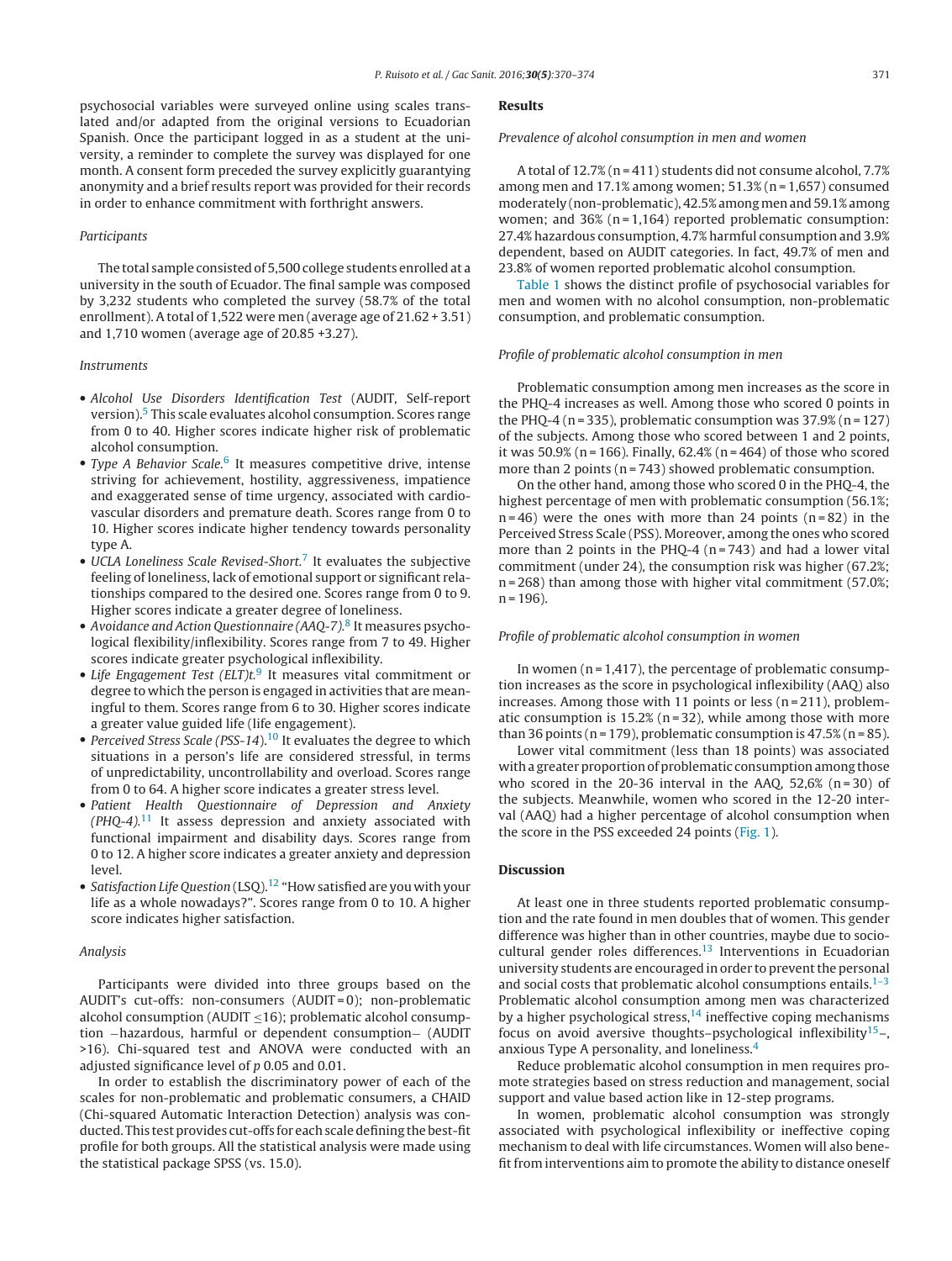<span id="page-2-0"></span>

**Figure 1.** Decision tree CHAID algorithm and goodness of fit for alcohol consumption. \*Automated cut off.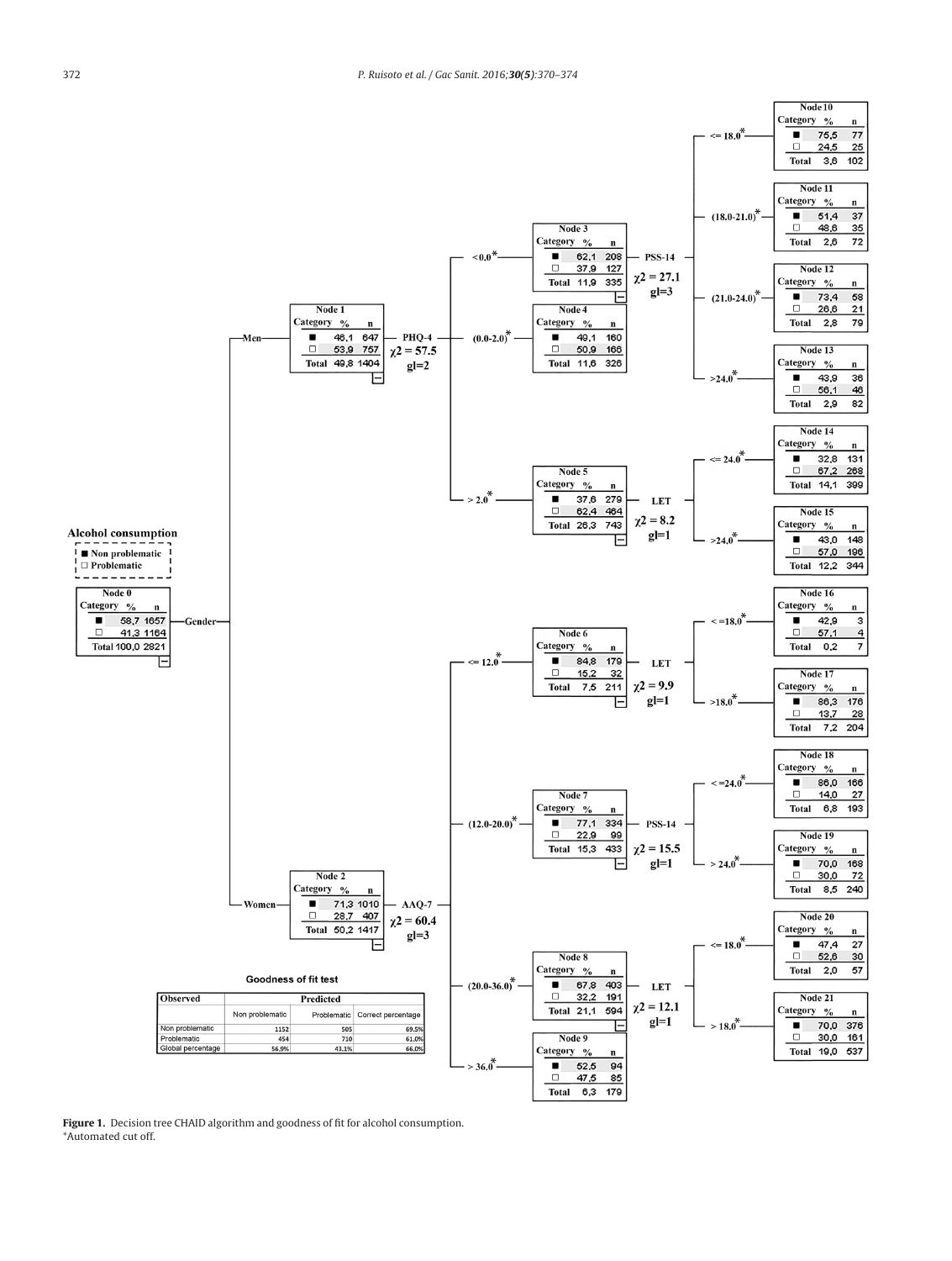| í |  |
|---|--|
| ≗ |  |
| ∍ |  |
| J |  |
|   |  |

Differences in psychosocial variables depending on gender and the level of alcohol consumption. Differences in psychosocial variables depending on gender and the level of alcohol consumption.

<span id="page-3-0"></span>

| Women $(N=1,710)$  | $\mathbf{L}$                    | $9.5^a$ c > b > a                          |                     | $20.2^a$<br>$c > b > a$<br>$36.5^a$<br>$c > b > a$                                  | $23.4a$<br>b > (a,c)    |                                                         | $31.9a$<br>$C > b > a$<br>$C > b > a$                                         | $12.7a$ b>c                   |
|--------------------|---------------------------------|--------------------------------------------|---------------------|-------------------------------------------------------------------------------------|-------------------------|---------------------------------------------------------|-------------------------------------------------------------------------------|-------------------------------|
|                    | $(n = 407)$<br>M: SD<br>Level c | 5.76; 1.49                                 | 7.28; 2.17          | 26.56;<br>10.58                                                                     | 23.74; 4.51             | 29.25; 6.14                                             | 4.60; 3.08                                                                    | 6.63; 2.13                    |
|                    | $(n=1,010)$<br>M; SD<br>Level b | 5.46; 1.55                                 | 6.72; 2.11          | 21.99;<br>10.01                                                                     | 25.48; 3.79             | 26.88; 5.98                                             | 3.51; 2.85                                                                    | 7.27; 2.07                    |
|                    | $(n = 293)$<br>M: SD<br>Level a | 5.23; 1.95                                 | 6.22; 2.51          | 20.59;<br>11.56                                                                     | 24.24; 6.89             | 25.70; 7.15                                             | 3.12; 3.02                                                                    | 7.19; 2.69                    |
| Men $(N = 1, 522)$ |                                 | $18.0^{a}$                                 |                     | $c > b > a$<br>$26.6a$<br>$29.0-$<br>$c > b > a$                                    | b > c > a<br>$29.4^{a}$ | 42.0 <sup>a</sup>                                       | $c > b > a$<br>$28.2a$<br>$c > b > a$<br>$12.9a$                              | b > c > a                     |
|                    | $(n = 757)$<br>M: SD<br>Level c | 5.83; 1.60                                 | 6.74; 2.19          | 21.58; 9.92                                                                         | 24.41; 4.30             | 26.56; 5.92                                             | 3.61; 2.89                                                                    | 7.11; 2.12                    |
|                    | $(n=647)$<br>M: SD<br>Level b   | 5.57; 1,61                                 | 6.06; 2.18          | 18.30; 9.05                                                                         | 25.79; 3.86             | 24.23; 6.38                                             | 2.65; 2.84                                                                    | 7.63; 2.07                    |
|                    | $(n = 118)$<br>M; SD<br>Level a | 4.86; 2,31                                 | 5.46; 2,72          | 16.18;11.08                                                                         | 22.60; 9.35             | 21.84; 8.08                                             | 2.03; 2.71                                                                    | 6.81; 3.27                    |
| All $(N = 3, 232)$ | $\overline{r}$                  |                                            |                     | $\begin{array}{l} 18.0^a \\ c > b > a \\ 26.6^a \\ 29.0^a \\ c > b > a \end{array}$ | $29.4a$<br>b>c>a        |                                                         | $42.0a$<br>$0.5a$<br>$0.2a$<br>$0.5a$<br>$0.5a$<br>$0.5a$<br>$0.5a$<br>$0.5a$ |                               |
|                    | M; SD                           | 1.60<br>5.83;                              | 2.19<br>6.74;       | 21.58; 9.92                                                                         | 24.41; 4.30             | 26.56; 5.92                                             | 2.89<br>3.61                                                                  | 2.12<br>7.11;                 |
|                    | $(n = 757)$<br>Level c<br>M: SD | 5.57; 1.61                                 | 6.06; 2.18          | 18.30; 9.05                                                                         | 25.79; 3.86             | 24.23; 6.38                                             | 2.65; 2.84                                                                    | 7.63; 2.07                    |
|                    | $(n = 647)$<br>Level b<br>M; SD | 4.86;2.31                                  | 5.46;2.72           | 16.18;11.08                                                                         | 22.60;9.35              | 21.84;8.08                                              | 2.03;2.71                                                                     | 6.81;3.27                     |
|                    | $(n=118)$<br>Level a<br>M; SD   | 5.65;1.69                                  | 6.35; 2.27          | 19.77; 9.84                                                                         | 24.85; 4.81             | 25.21; 6.48                                             | 3.08; 2.90                                                                    | 7.30; 2.22                    |
|                    |                                 | Coping mechanisms<br>personality<br>Type A | Loneliness<br>Scale | Avoidance and<br>Questionnaire<br>Action                                            | Life Engagement<br>Test | Health and subjective<br>Perceived Stress<br>well-being | Patient Health<br>Questionnaire<br>Scale                                      | Life Satisfaction<br>Question |

from aversive thoughts and emotions, without avoiding the here and now.

Preventive and treatment interventions would be justified both in women and men in Ecuadorian university population. Baseline seems especially severe in men although different cut-offs may be necessary when establishing the problematic consumption level in both sexes.

Given the cross sectional nature of the study, generalization of findings must be viewed with caution. Future research should complete these data with more universities in the country and data collection methods.

#### **What is known about the topic?**

A growing number of research highlights the importance of psychosocial variables in alcohol consumption. However, designing and implementing interventions for the prevention of alcohol consumption according to gender is an issue that is being discussed.

#### **What does this study add to the literature?**

The results of this study support the need to create gender differentiated programs. Problematic alcohol consumption in men was associated with higher stress levels, anxiety and depression symptoms, and lower vital commitment. In women, associated with a tendency of avoiding emotions or aversive thoughts, especially among those with lower vital commitment.

#### **Editor in charge**

Napoleón Pérez-Farinós.

antee the accuracy, transparency and honesty of the data and information contained in the study, that no relevant information has been omitted and that all discrepancies between authors have been adequately resolved and described.

#### **Authorship contributions**

P. Ruisoto has contributed to the project conception, design and data collection, as well as writing the article. R. Cacho has contributed to the writing and critical review with important intellectual contributions. J.J. López-Goñi has led the result analysis and interpretation, writing the article, critical review and approval of the final version for publishing. S. Vaca and M. Jiménez have contributed to the project conception and data collection.

#### **Funding**

Level a: no alcohol consumption; level b: non-problematic alcohol consumption; level c: problematic alcohol consumption.

Level a: no alcohol consumption; level b: non-problematic alcohol consumption; level c: problematic alcohol consumption.

 $a$   $p < 0.001$ a  $p < 0.001$ .

This study was fully funded as a selected Program of Research and Innovation by the Universidad Técnica Particular of Loja (Ecuador).

# **Conflict of interest**

None.

# **Transparency declaration**

The corresponding author on behalf of the other authors guar-